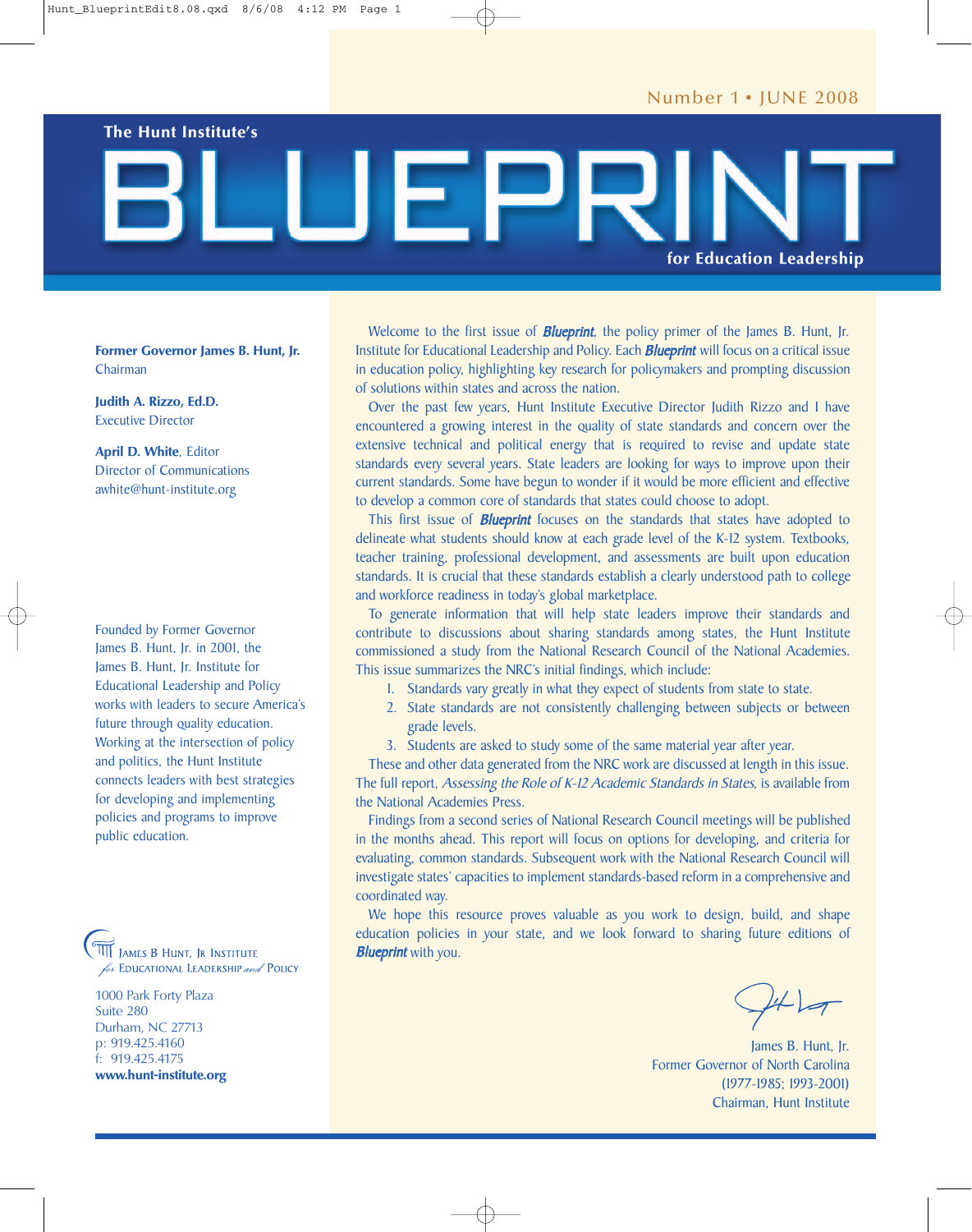# **CONTEXT**

Today we understand more than ever that a high school diploma is not a ticket to economic security. We know that in order to be successful in the 21st century, our students will also need to complete at least two years of postsecondary study. In addition, the workers of tomorrow will compete in a global marketplace. Workplace boundaries will not be limited by state, regional, or even national borders.

Current high school graduation data are alarming since a high school diploma and some postsecondary education have become a prerequisite for success in the market place. But ensuring that students earn a diploma is not sufficient to secure their or our nation's economic future. The high school diploma must guarantee that a student is academically prepared for work and postsecondary education. Looking at the high numbers of students who require remediation to complete the most basic coursework in our community colleges and four-year institutions, we can see that too many high school diplomas do not carry that guarantee.

Many states are working to improve graduation rates, but to increase the value of the high school diploma, the real work begins much earlier. A sound foundation must be established in the early years if students are to succeed in high school and beyond.

High, rigorous standards are the foundation of a strong education system. Content standards specify the knowledge and skills that students need to acquire at each grade level. Although an essential cornerstone, standards in and of themselves are not sufficient to ensure that all students will achieve. Content standards must be supported by an aligned and clearly articulated system of curriculum, assessments, teacher preparation and professional development, textbook selection, and appropriate supports for students.

Many states began to develop and implement standards in response to <sup>A</sup> Nation at Risk, the report of the National Commission on Excellence in Education in 1983. That report, which warned that the nation faced a "rising tide of mediocrity'' and was committing "unthinking, unilateral educational disarmament,'' set into motion a movement toward the adoption of standards to guide teaching and learning. All 50 states now have grade level standards in reading, math, and science, as required by the No Child Left Behind Act of 2001.

Each state goes through an exhaustive process to establish standards, select tests

that match those standards, and set acceptable levels of proficiency on the tests. Standards are not static – they need to reflect changing demands of the workplace, higher education, and our evolving knowledge about teaching and learning. To remain current, states engage in a cyclical review and revision of their standards and must update assessments, curriculum, and related policies accordingly. Most states repeat the cycle of standards revision every several years, usually employing a bottom-up process of convening committees and holding public hearings to gather input.

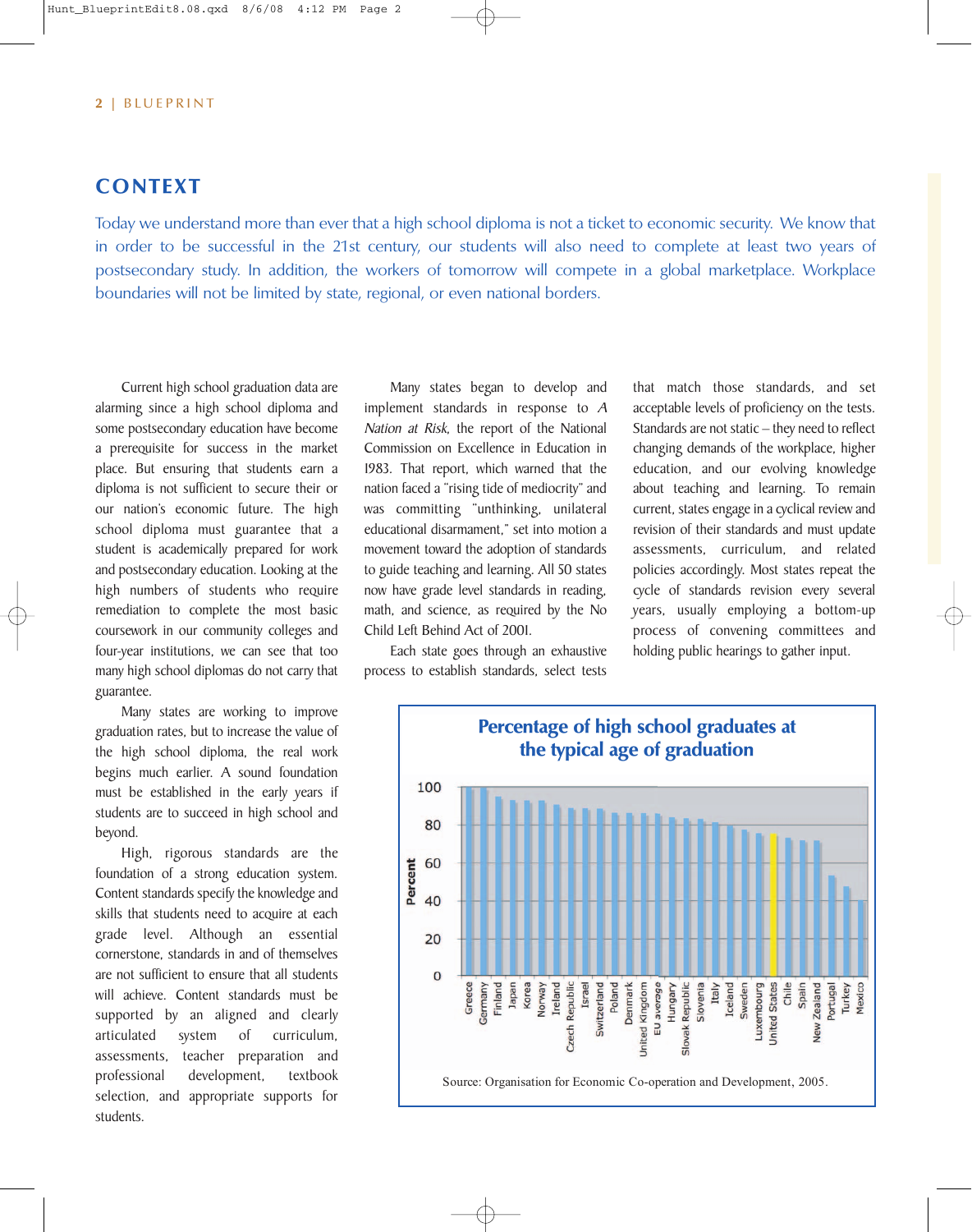| <b>Type of Institution</b>               | Number of<br>entering freshman<br>(in thousands) | <b>Percent enrolled</b><br>in reading, writing,<br>or mathematics<br>remedial courses |
|------------------------------------------|--------------------------------------------------|---------------------------------------------------------------------------------------|
| All institutions                         | 2,396                                            | 28                                                                                    |
| Public 2-year colleges                   | 992                                              | 42                                                                                    |
| Private 2-year colleges                  | 58                                               | 24                                                                                    |
| Public 4-year colleges and universities  | 849                                              | 20                                                                                    |
| Private 4-year colleges and universities | 497                                              | 12                                                                                    |

### **College freshman enrolled in remedial courses**

Source: National Center for Education Statistics, 2004.

States take advantage of a number of resources to assist them in setting standards. Achieve Inc.'s American Diploma Project, ACT, and the College Board have each established benchmarks for college readiness. Mid-continent Research for Education and Learning (McREL), a regional education laboratory, has developed a set of standards that draws from professional subject-area organizations and selected states. Through the Partnership for 21st Century Skills, business leaders have articulated key skills that students should develop to compete in today's global economy. To ensure comprehensiveness of standards, states incorporate elements from the above resources, review the standards of professional subject-area organizations and other states' standards to guide and check their own work, and may even review the standards of countries that perform well on international assessments.

States also have the opportunity to learn from one another through the Council

of Chief State School Officers' (CCSSO) State Collaboratives on Assessment and Student Standards and to better align their standards, curriculum, and assessments through CCSSO's Alignment Analysis. Three states – New Hampshire, Rhode Island, and Vermont – have pooled their resources and expertise to develop shared standards and assessments through the New England Common Assessment Program (NECAP). Increasing numbers of state P-12 leaders are working closely with their counterparts in higher education to ensure that their high school exit standards match college entrance standards.

Leaders in every state are struggling to meld these various sources of information into a coherent foundation for their own education system. This is exhaustive work that is repeated in 50 different cycles of revision across the country. The process requires resources – expertise, time, and money – and is often fraught with political overtones.

We now have 50 sets of state standards that differ in scope, clarity, comprehensiveness, and implementation. A number of organizations have conducted critical reviews of state standards. Among the most familiar are evaluations by American Federation of Teachers (AFT), Editorial Projects in Education, and the Fordham Foundation. Each of these evaluations gave high marks to standards that are clear, specific, and grounded in content, but have found that many state standards, despite significant effort and revision, remain wanting in these areas. AFT reports that only one state has adopted strong standards in all levels and subjects. Editorial Projects in Education found fewer than half of the states to have standards that are clear, specific, and grounded in content at every grade level. The Fordham Foundation concludes that taken as a whole, state academic standards are no better in 2006 than they were when evaluated six years earlier.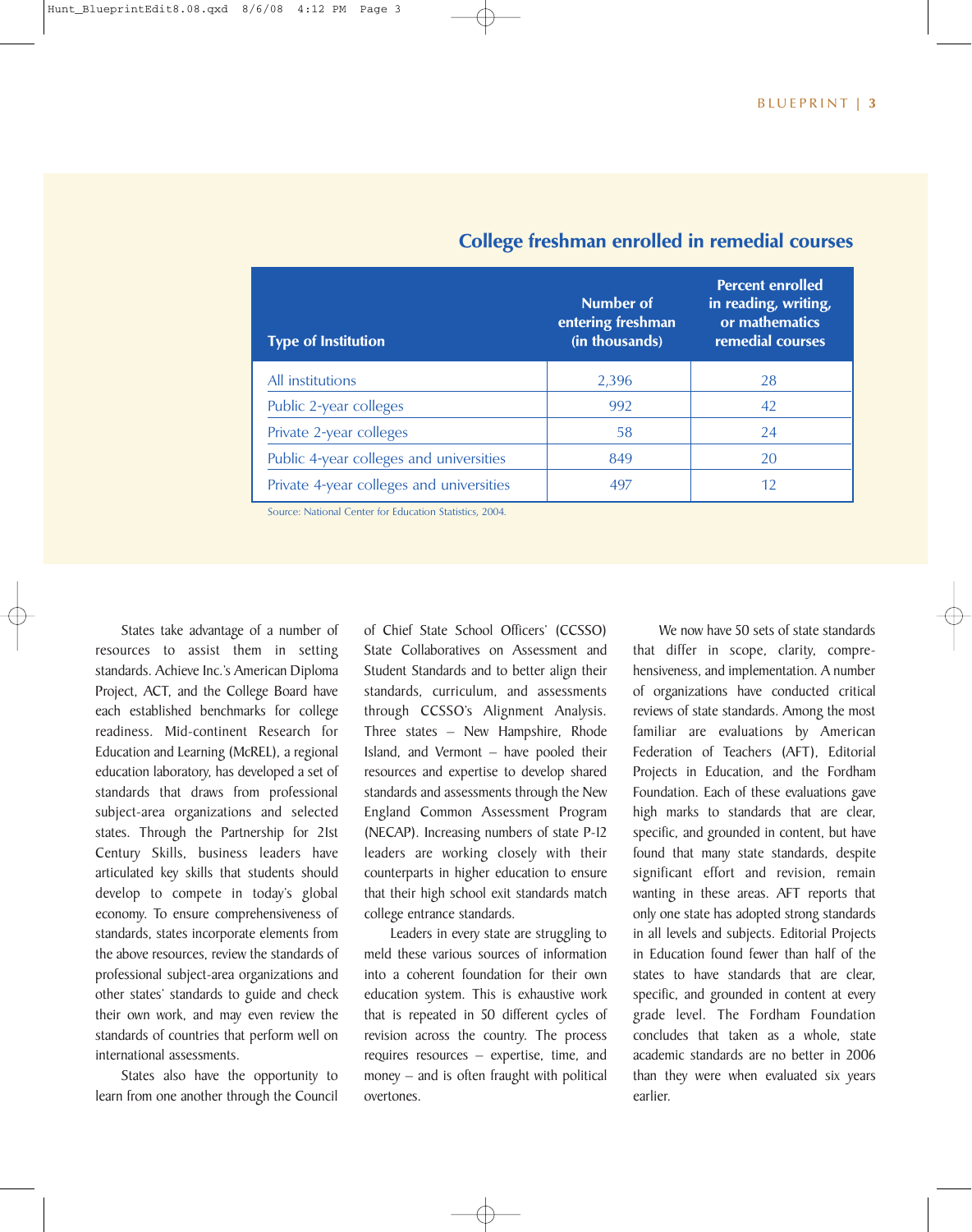#### **Common State Standards: A Possible Solution?**

Given these realities, there is a growing interest in the concept of national or common state standards. It is almost universally agreed that the development of such standards should not be the purview of the federal government or the federal department of education. One idea is to use what we now know to be the demands of the workplace, college, and the global economy to create a set of standards that each state could adopt voluntarily to use as the basis for its work.

Some might say that we already have national standards. Indeed, most states look to the work of national organizations in math and science for examples to guide the development of their own standards. In effect, we do have a national test: the National Assessment of Educational Progress (NAEP). NAEP is the only nationally representative assessment of what America's students know and can do. Often referred to as the nation's report card, NAEP reading and mathematics assessments are now required in every state. These test results are the only common measure that we have of how our students are doing academically.

This is not the first time in our history that the idea of national standards has arisen. In the 1990s, efforts to develop them fell victim to pedagogical arguments that became dubbed the "Reading Wars" and "Math Wars." And yet, the 2006 release of the National Council of Teachers of Mathematics' Curriculum Focal Points illustrates that mathematicians and math instructors have been able to move past such arguments to set priorities for learning. What is different about the current climate is that the momentum is coming from all sides of the political and education spectrum. Voices urging reconsideration of common state standards come from chief state school officers, conservative and progressive think tanks, school superintendents, governors, equity activists, and business.

Over the past two years, Governor Jim Hunt has received numerous requests to take a leadership role in examining the idea of common state standards. This derives from his many years leading education reform in both North Carolina and around the country. In response to these requests, the James B. Hunt, Jr. Institute for Educational Leadership and Policy has enlisted the assistance of the prestigious National Research Council (NRC) of the National Academies, established by Congress in 1863 to investigate, examine, and report upon any subject of science or art. The NRC formed a committee of scholars comprised of well-respected and experienced researchers to systematically review the current literature on state standards and identify gaps in research. The committee also commissioned reports and studies, which were reported out and discussed at a meeting in January 2008. During an intense two days, information and findings were further analyzed and debated by a number of researchers, practitioners, elected officials, and representatives of both teacher and business organizations.

The Hunt Institute is partnering with Achieve Inc., the Alliance for Excellent Education, the Council of Chief State School Officers, and the National Governors Association to explore the potential for a common core of rigorous, internationally benchmarked education standards. As the work of this partnership progresses, the Hunt Institute will contribute to the dialogue through its continuing work with the National Research Council.

Findings from a second series of National Research Council meetings, held in March, will soon be released. This report will focus on options for developing, and criteria for evaluating, common standards. Subsequent work with the National Research Council will illuminate issues of implementation – states' capacities to implement standards-based reform in a comprehensive and coordinated way.

This policy brief is intended to summarize and synthesize the committee's findings for leaders at all levels. The full report from the January meeting, Assessing the Role of K-12 Academic Standards in States, is available from the National Academies Press.

## **THE NATIONAL RESEARCH COUNCIL'S FINDINGS**

Six years after the release of A Nation at Risk, President George H.W. Bush called governors to an Education Summit that resulted in goals for academic achievement by 2000. Among these were goals to become "first in the world in mathematics and science achievement" and to ensure that all students master challenging subject matter. Though the nation fell short of such goals, the past quarter of a century has produced significant activity, even progress. There has been a shifting of focus from inputs into education systems to the outcomes for students. Interviews of state leaders, conducted by Diane Massell for the National Research Council, revealed greater attention to the academic performance of underserved students, as well as expectations that all students will rise to the challenge of meeting standards that are clear and rigorous.

Based on these interviews, Massell determined that standardsbased reform is now the norm across the nation. But, the expectations and goals we set for our children, as defined by each of the 50 sets of state standards, remain far from consistent for all students. As mentioned earlier, Editorial Projects in Education's recent analysis determined that fewer than half of the states have implemented standards that are clear, specific, and grounded in content at all levels. Without clear standards on which to base instruction, teachers must make an educated guess at what students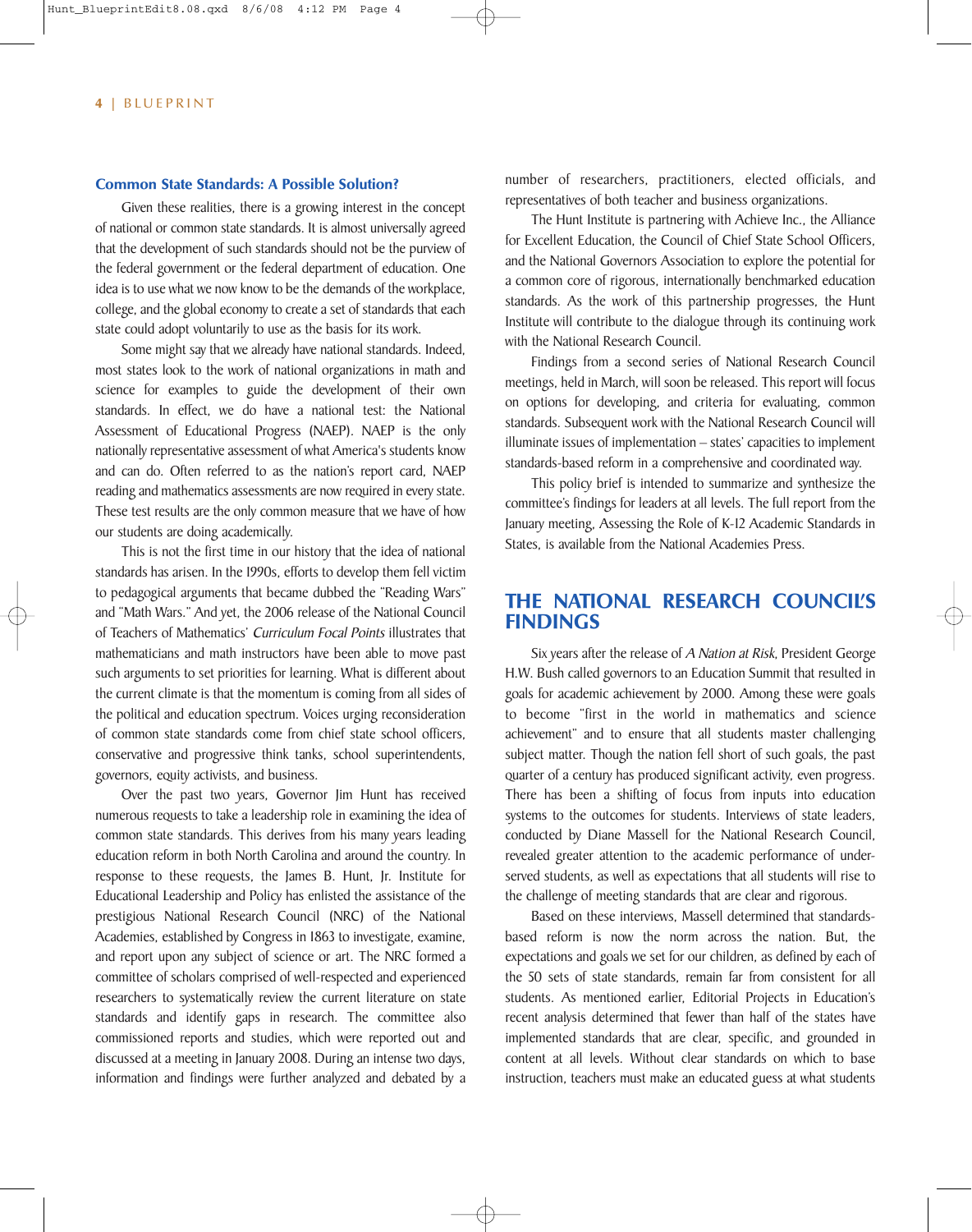The following chart lists the primary activities that each state must follow to set standards. It demonstrates the enormous work, effort and expertise involved. Many of the steps to set standards represent fixed costs for states regardless of the number of students a state serves.

| 1. Standards-setting<br>• Developing and revising academic content<br>standards<br>• Setting performance standards<br>• Disseminating standards and training                                                                                                                             | 3. State Accountability System<br>• Data system (student, school, district)<br>• Reporting (school, district)<br>Identifying school status, monitoring progress<br>٠<br>Other accountability measures (process, etc.)<br>٠                                                                 |  |
|------------------------------------------------------------------------------------------------------------------------------------------------------------------------------------------------------------------------------------------------------------------------------------------|--------------------------------------------------------------------------------------------------------------------------------------------------------------------------------------------------------------------------------------------------------------------------------------------|--|
| 2. State Assessment<br>• Aligning assessment with standards<br>Item development<br>$\bullet$<br><b>Test construction</b><br>$\bullet$<br>Test administration<br>$\bullet$<br><b>Test scoring</b><br>$\bullet$<br>Score reporting<br>٠<br>• Technical review and validation of the system | <b>4. Rewards and Sanctions</b><br>• Rewards to successful/improving schools<br>Sanctions for underperforming/failing districts,<br>$\bullet$<br>schools, or students<br>• Intervention for failing schools, districts<br>Intervention for failing students<br>٠<br>Source: Goertz (2008). |  |

are expected to learn. The resulting variation at the district, school, and classroom levels means that not all students have a chance to learn all that they can and should. Though standards are only the first link in this chain of events, it is not surprising that gains in closing gaps have been relatively modest. Lack of clarity prevents standards documents from serving as an instructional guide for classroom teachers, a blueprint for textbook and test publishers, or a basis for teacher preparation programs

States and school districts can set a clear path for teachers and students by establishing fewer, clearer, and higher standards, benchmarked against workplace and postsecondary expectations and standards in high-performing nations. Massell's interviewees and participants in the National Research Council's meeting indicated that this is no small task. Efforts to set standards have led to heated debate in states and communities. Policymakers and educators often have different perspectives on the goals for standards-based reform, and researchers such as William Schmidt of Michigan State University have found that states typically rely on a consensusbuilding process to formulate their content standards. As items are added to achieve buy-in from many parties, standards documents grow to encompass an unwieldy number of subjects.

Many states indicate that they've based their standards on national benchmarking documents, such as the guidelines developed by the National Council of Teachers of Mathematics. However, research by Andrew Porter of the University of Pennsylvania revealed

that the content of standards varies significantly between states. A de facto national curriculum has not emanated from commonly-used benchmarking resources, and textbook and test publishers must wrestle these differences into products that can be adopted in multiple states. As a result, teachers often lack focused curricular materials on which to build their instructional plans.

Without clear guidelines from standards and textbooks, teachers turn to standardized tests to help them determine what to teach. This means states are essentially relying on their assessments as the default driver of standards-based reform, yet states are not investing heavily in these assessments. Thomas Toch of Education Sector has found that of the average \$8,000 spent per pupil annually, only one-half of one percent is used to build these tests.

The National Research Council's committee considered two types of standards, defined as follows:

**Content standards:** the material that students should be expected to learn

**Performance standards:** the level of proficiency or mastery expected of students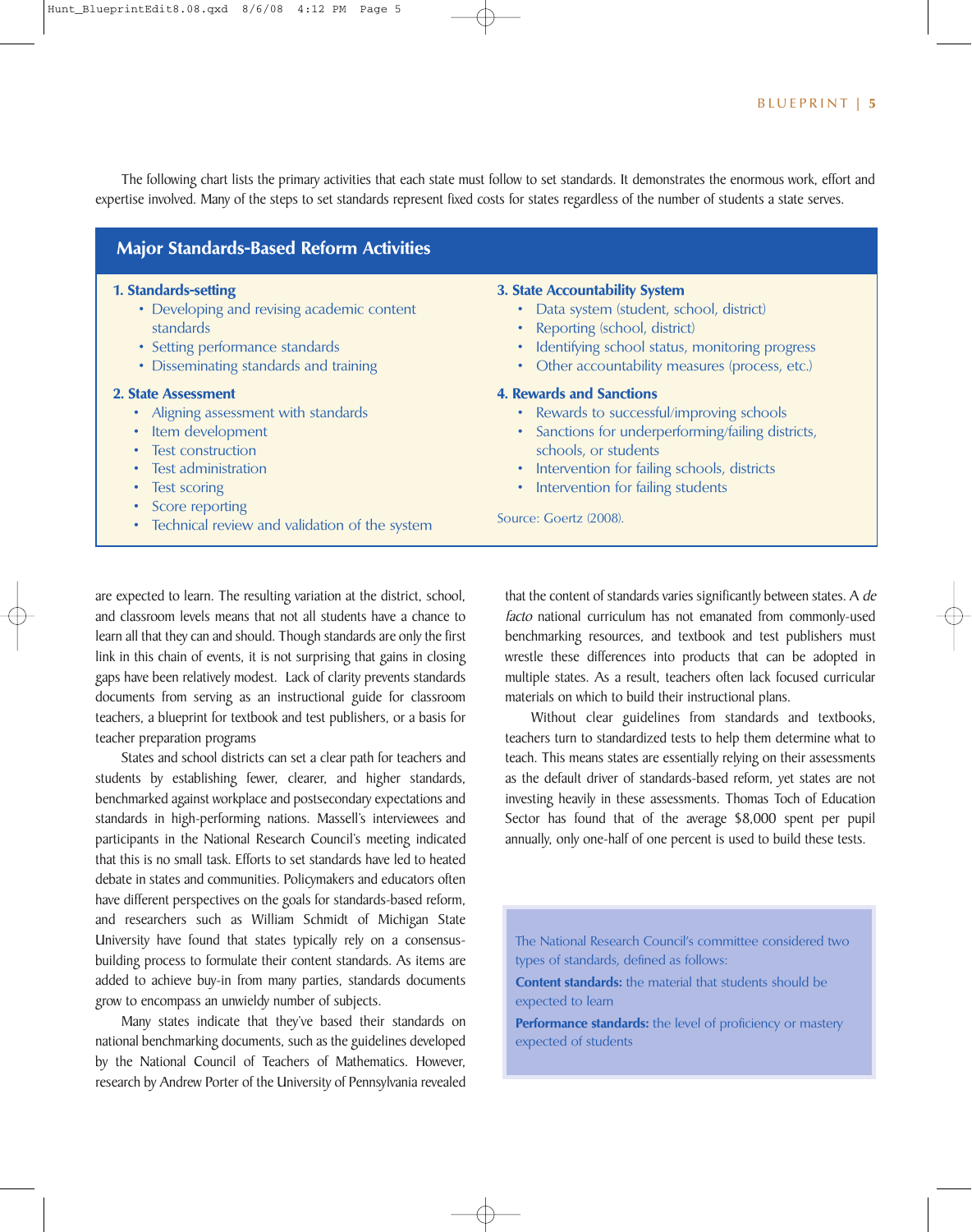Porter's study also showed that content standards repeat as students progress from grade to grade. This means students continue to study lower level material rather than moving toward more complex content within a subject. Though some repetition is intentional to ensure that concepts and skills are mastered, William Schmidt has found that excessive repetition of lower level material prevents students from progressing to higher concepts and the analytical skills that are so essential for success in today's global economy.

In addition to the sequencing and clarity of content standards, states and districts also need to consider the rigor of their performance standards, as defined by the proficiency cut scores that they establish for assessments. The National Center for Education Statistics (NCES), in comparing state and NAEP proficiency cut scores, found that most states set their own cut scores far below NAEP's proficiency level. Cut scores signal the acceptable level of learning in a state, and a lack of rigor in these performance standards has implications for instruction and learning in the classroom.

The NCES study also shows that performance standards vary significantly between states. Peggy Carr, the organization's Associate Commissioner, highlighted the cut scores of three contiguous states to illustrate this point. A student who moves between these states would be considered a proficient reader in one state, but would be placed in a remedial reading class upon moving to a neighboring state. Such discrepancies cause confusion among students and parents.

Despite some claims that states are lowering their performance standards to avoid sanctions under No Child Left Behind, a study published by the Fordham Foundation and Northwest Evaluation Associates (NWEA) showed that states are not engaged in a "race to the bottom," but actually a "walk to the middle." Over time, states with high cut scores moderated their standards, while states with low cut scores raised theirs slightly. The overall trend in cut scores, while not as bleak as some may have imagined, does reiterate a lack of rigor in state performance standards.

The study by Fordham Foundation and NWEA also revealed that state performance standards are inconsistent between subjects and poorly calibrated from grade level to grade level. For example, cut scores in math were found to be set higher than cut scores in reading. In addition, the bar is set higher in eighth grade than third grade, even after adjusting for obvious differences in grade-level content. Eighth graders must earn much higher scores than third graders in order to be deemed proficient. Policymakers and educators need reliable data in order to draw accurate conclusions about student progress. Such inconsistencies in performance standards, between subjects or between grades, may lead state leaders to erroneous conclusions about student achievement.

# **Comparing State Performance Standards with the National Assessment of Educational Progress**

This graph compares state cut scores with NAEP cut scores for 4th grade reading. Most states set their cut scores below NAEP's range for "basic" performance, and no state cut score is set within NAEP's range for "proficiency."

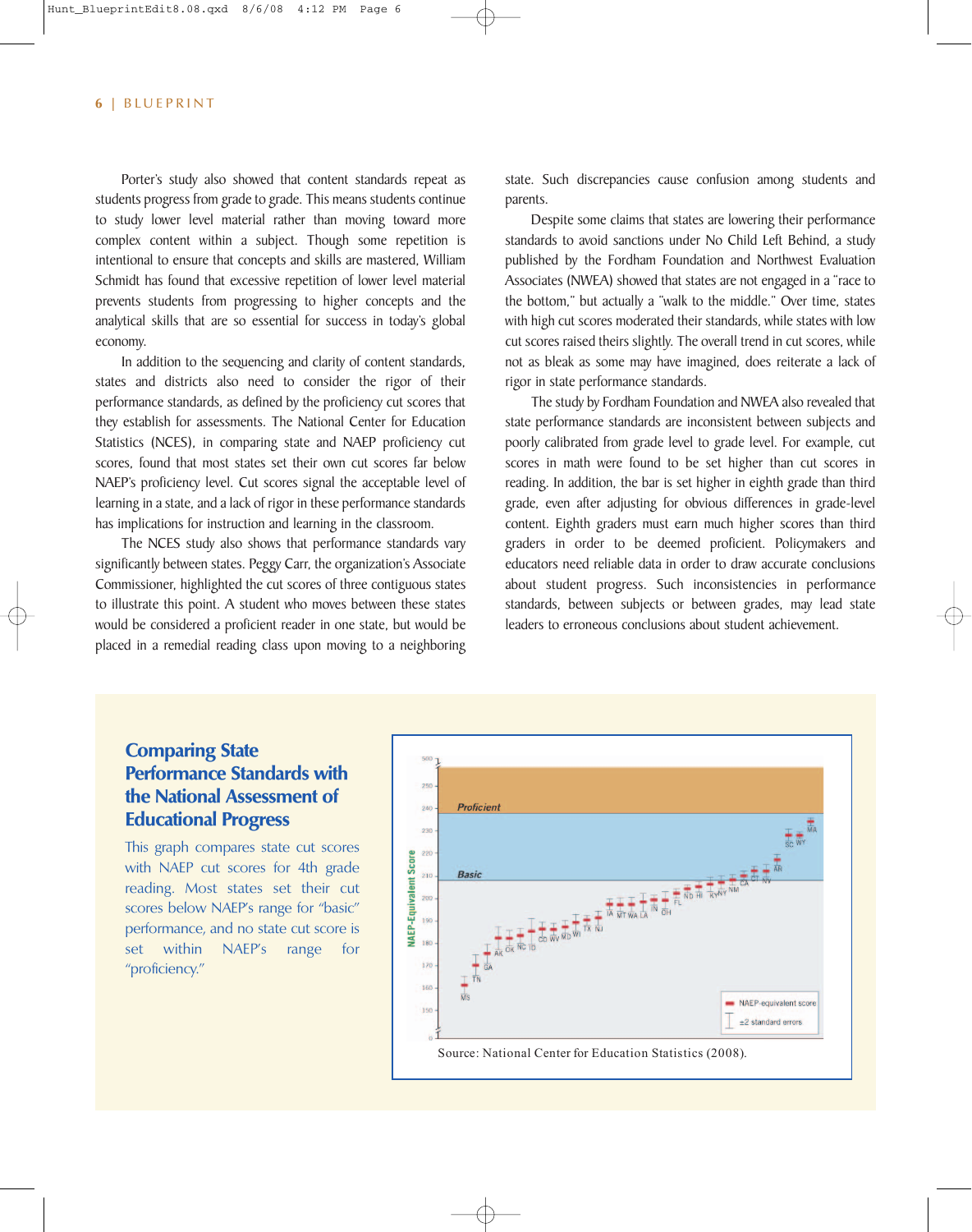## **CONCLUDING THOUGHTS**

The reality is that we have now, and have always had, excellent education standards and schooling in this country. The problem is they have only been available to some students. Many of our young people have benefited from Advanced Placement and honors courses; many students have attended excellent public and private schools. Some students have been fortunate enough to be raised in communities where excellent education is the norm. Too many others have not had this same opportunity. Others, either through the will of their parents, or their own motivation, have sought out and demanded education equal to the highest standards. Today, this opportunity must be available to all our students, regardless of their home and community circumstances. To offer students anything less would be a personal tragedy for them and an economic risk for our country.

Standards are not the magic bullet that will transform education and ensure that all our students are prepared for the new economy. But standards help state and local leaders, teachers, schools of education, and textbook and test publishers align their efforts to improve the educational experience of all students. Without high, clear, and rigorous standards, efforts in P-12 education lack direction and goals.

Leaders at every level share in the responsibility of ensuring that our schools are the very best and that all our students have the opportunity to learn at the highest levels. Some would argue that this is a moral obligation grounded in the very core of our Constitution. All agree that this is at least an economic and civic duty that will determine the future of our country.

#### **State leaders can begin by asking some probing questions and by examining all the information available. The answers can provide a roadmap for further work and policy direction.**

- **1.** Do you know how the quality of your state standards stack up against standards in other states and high-performing countries?
- **2.** Do you know how major organizations such as the American Federation of Teachers, and nonprofit organizations such as the Fordham Foundation, view your state standards?
- **3.** Is it clear to you how the standards in your state are established? Do you know the strengths and weaknesses in that process? Is benchmarking against the strongest standards in the US and around the world central to that process?
- **4.** Do your state standards provide educators with clear expectations for learning in each grade? If your standard-setting process has generated vague, unclear, or weak standards, do you have a sense of how this could happen? Is your standard- setting process hampered by disagreements among interest groups?
- **5.** Where is your state in its "cycle" of standard setting? If your state just recently completed a re-write of standards or it's not timely to revise now, would you be willing to explore ideas about improvements that could be made in the interim?
- **6.** Would setting clear, explicit, strong grade-by-grade standards in your state be a matter of very high priority to you? If yes, do you have a sense of a plan that you could implement to improve the standards, including building a coalition of other leaders, both within your state and in other states, to help achieve this result?